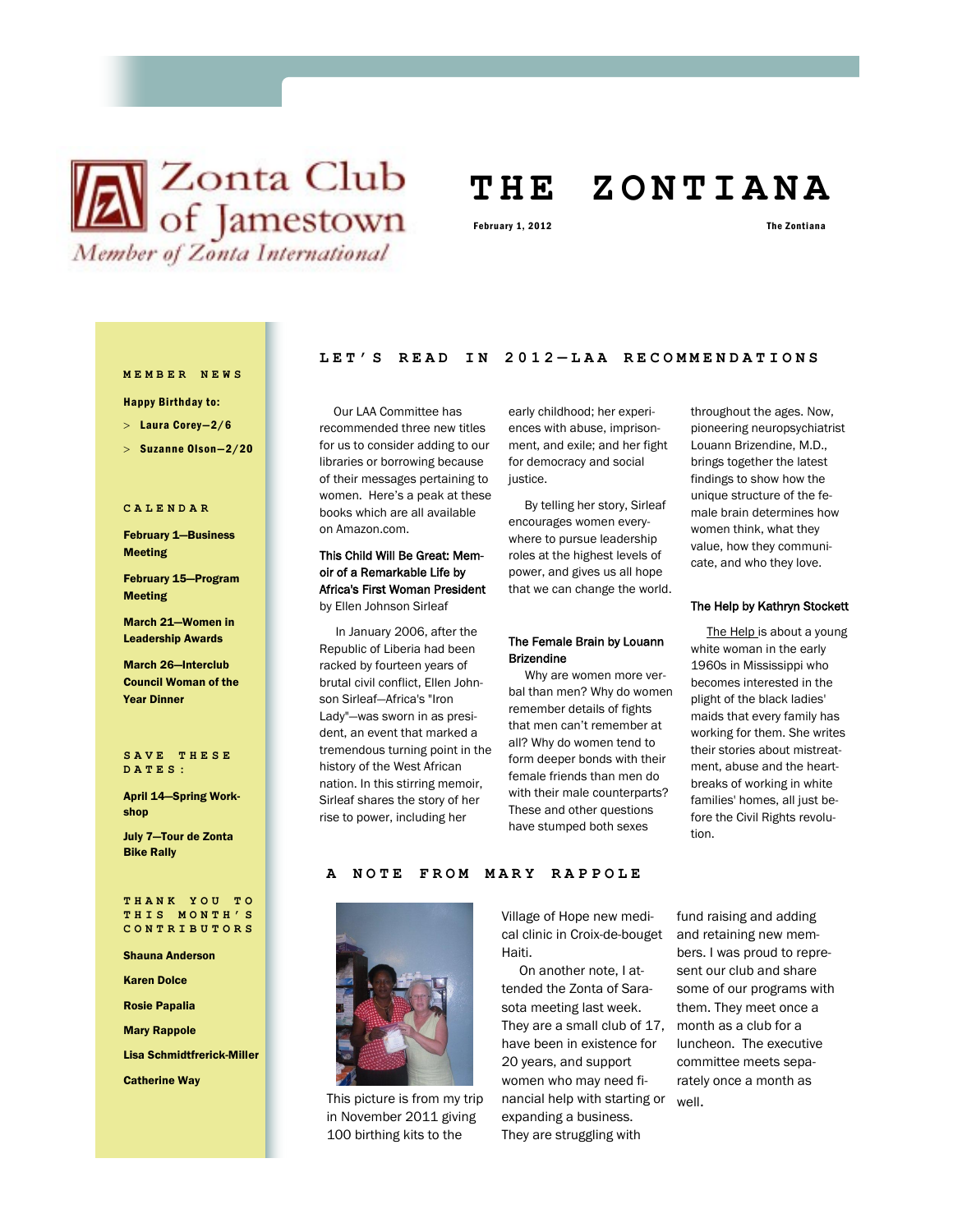

Cheryl and friends

### **MEET CHERYL EVAN**

 Cheryl Evan is one of our newer members. I personally have known her from the real estate field, as she was an agent with ERA Vacation Properties. Lets see what else we can find out about her.

 Cheryl is originally from Frewsburg, spending most of her former years there. She has one sister, Linda. Cheryl attended and graduated from Jamestown Business College. She was a co-owner of the Gristmill Restaurant, which in my memory, was a great dining venue. Her next chapter took her and her family, to the Athenaeum in Chautauqua Institution, where they lived and worked at the hotel for seven seasons. Wow, what an experience. She has also worked for Sysco, ERA Vacation Properties and Heritage Village Recruitment Campus as an administrator. She is currently Director of Community Affairs with the Tanglewood Group and the Adult Day Care-Comfort Today.

Cheryl and her husband,

mains the same—to advance the status of women. What better way to "advance the status" of your day than by calling a fellow Zontian! If you haven't done so yet, send a note or give a call to one of your Zonta Sisters and have lunch with her, or just catch up. Just that 5 minutes to

### by Karen Dolce

Jack, have been married about seven years and live just on the outskirts of Jamestown. You may remember Jack's family business, Evans Skateland. They enjoy golfing and boating. Cheryl has two grown daughters: Nikki who teaches at SWCS and Sarah, who is a PA with Family Health Services.

 In keeping with true Zonta spirit, Cheryl has traveled to Haiti, Honduras and Biloxi, doing mission work.







### **MEMBERSHIP MOMENT**

 It may be February, and not the month when everyone focuses on what "new" things they can do for the year. Actually many have somewhat relaxed in their resolutions! It's easy to do. The dreary Western NY weather really takes on the focus. Regardless of the weather, our mission re-

### **INTERNATIONAL INFO**

 Did you know that Zonta International is the only women's international nongovernmental organization which focuses solely on Articles 1-16 of the Convention on the Elimination of All Forms of Discrimination against Women (CEDAW)? The Convention was adopted in 1979 by the UN General Assembly and is often described as an international bill of rights for women. Consisting of a preamble and 30 articles, it defines what constitutes discrimination against women and sets up an

agenda for national action to end such discrimination.

 Article 7 says: "State Parties shall take all appropriate measures to eliminate discrimination against women in the political and public life of the country and, in particular, shall ensure to women, on equal terms with men, the right: (a) To vote in all elections and public referenda and to be eligible for election to all publicly elected bodies; (b) To participate in the formulation of government policy and the implementation thereof and to hold public office and perform all public

an hour you spend talking to one of your fellow Zontians helps lift us out of the doldrums of the weather and further solidifies this wonderfully close group of extraordinary women. It also encourages us to all live our mission everyday between meetings!

by Catherine Way

functions at all levels of government; (c) To participate in non-governmental organizations and associations concerned with the public and political life of the country."

 Think of how far women in the US have come since earning the right to vote in 1920, but think of how far women throughout the rest of the world still must travel before they, too, can vote. We should be proud to be a part of an organization that advocates tirelessly on behalf of our sisters throughout the world.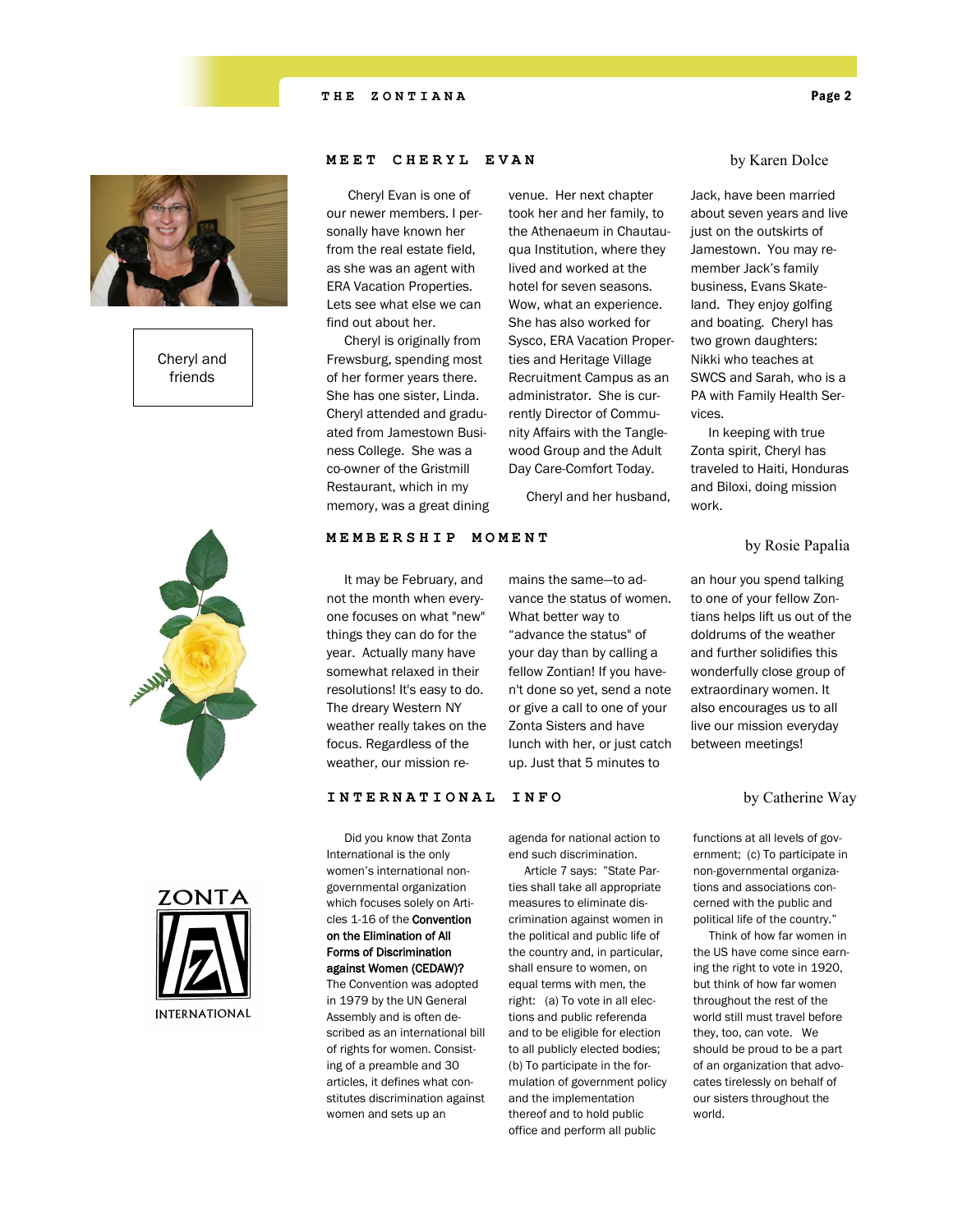### Page 3 **T H E Z O N T I A N A**

### **GET GIRLS IN THE GAME**

 Looking for something to keep weight off, reduce stress, improve mood, and prevent osteoporosis, diabetes, and heart disease? How about something that has been demonstrated to reduce rates of teen pregnancy, drug use, and school dropouts among girls? And this thing has also helped to promote gender equity and develop leadership skills for girls and women across the globe. Sound good? Participation in sports can do all these things! Here are just a few ways to start accruing these benefits, not only for ourselves but for women and girls everywhere.

 -Be the role model. Challenge yourself to try just one new activity, and you are sure to inspire someone else to step outside their own comfort zone and get active too.

 -Create opportunities. Meet a friend for a hike instead of coffee, or take a fitness class together. Support local girls' sports! Attend a girl's game, or help out with a team fundraiser.

 -Help girls in your life to discover new sports, like a learn-to-row or a kayak

lesson, or an outing to a climbing or adventure course.

by Lisa Schmidtfrerick-Miller

 -Globally, support initiatives that encourage girls to be active, such as giving girls bikes to get to school in Tanzania, or girls' soccer programs promoting girls' health in Haiti.

 "Get in the Game" is AAUW's local initiative to introduce 4th—7th grade girls to a variety of fun sports. This year's event is Saturday, March 10, 2012 at JCC. For more information, go to [www.gitgjamestown.webs.](http://www.gitgjamestown.webs.com)



### **A NOTE FROM PRESIDENT SHAUNA**

 Please help get the word out on our Prendergast Library System initiative in which we provided the library with DVD's and books on pregnancy, childbirth and early childhood. There was interest in checking out the resources the very first week they arrived in the library. We want to make sure it isn't a well-kept secret that these resources are there for everyone who wants to learn more!

 The Strategic Planning Process is presented to the entire club this month for review. Please be sure to participate in this exercise to keep the club strong and healthy into the coming years so together we can accomplish the new goals.

 Did you know there have been some exciting changes to insurance regulations recently affecting women......... *According to the US Forum #95 from Nov 2011:* 

- Insurance companies are prohibited from dropping people's coverage if they become sick. (effective 2011)

- Health plans are prohibited from denying coverage to children ages 0-19 with pre-existing conditions such as asthma and diabetes. (effective 2011)

- Insurance companies are prohibited from requiring women to get approval for care for obstetrical and gynecological care. (effective 2011)

- All health care plans must cover preventive health care for women

### with no copay or deductible.

*Effective 2012 this includes:* a.. Mammograms for every 1-2 years for women over 40 b. Cervical cancer screening c. Smoking and alcohol cessation programs for adults d. A wide range of prenatal screenings and tests

e. Diabetes and blood pressure screening and counseling

f. Depression screening for adolescents and adults.

*The list is expanded in 2013 to include:*

a. all FDA-approved contraception

b. Well woman visits

c. Lactation consultation and supplies

d. Screening and counseling for interpersonal and domestic violence

e. Screening for gestational diabetes

*Cont. on pg. 4*